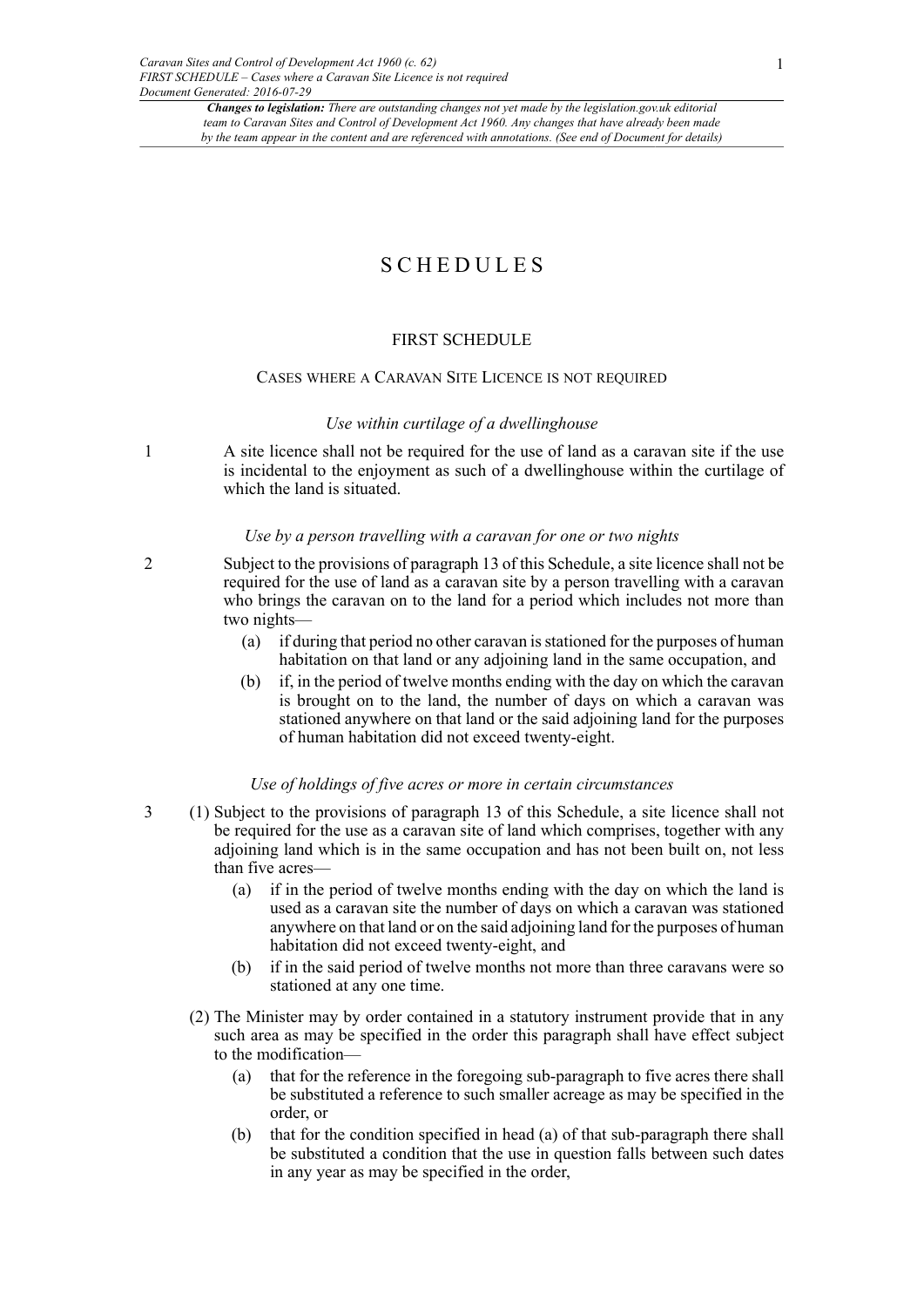or subject to modification in both such respects.

- (3) The Minister may make different orders under this paragraph as respects different areas, and an order under this paragraph may be varied by a subsequent order made thereunder.
- (4) An order under this paragraph shall come into force on such date as may be specified in the order, being a date not less than three months after the order is made; and the Minister shall publish notice of the order in a local newspaper circulating in the locality affected by the order and in such other ways as appear to him to be expedient for the purpose of drawing the attention of the public to the order.

# *Sites occupied and supervised by exempted organisations*

4 Subject to the provisions of paragraph 13 of this Schedule, a site licence shall not be required for the use as a caravan site of land which is occupied by an organisation which holds for the time being a certificate of exemption granted under paragraph 12 of this Schedule (hereinafter referred to as an exempted organisation) if the use is for purposes of recreation and is under the supervision of the organisation.

# *Sites approved by exempted organisations*

- 5 (1) Subject to the provisions of paragraph 13 of this Schedule, a site licence shall not be required for the use as a caravan site of land as respects which there is in force a certificate issued under this paragraph by an exempted organisation if not more than five caravans are at the time stationed for the purposes of human habitation on the land to which the certificate relates.
	- (2) For the purposes of this paragraph an exempted organisation may issue as respects any land a certificate stating that the land has been approved by the exempted organisation for use by its members for the purposes of recreation.
	- (3) The certificate shall be issued to the occupier of the land to which it relates, and the organisation shall send particulars to the Minister of all certificates issued by the organisation under this paragraph.
	- (4) A certificate issued by an exempted organisation under this paragraph shall specify the date on which it is to come into force and the period for which it is to continue in force, being a period not exceeding one year.

# *Meetings organised by exempted organisations*

6 Subject to the provisions of paragraph 13 of this Schedule, a site licence shall not be required for the use of land as a caravan site if the use is under the supervision of an exempted organisation and is in pursuance of arrangements made by that organisation for a meeting for its members lasting not more than five days.

# *Agricultural and forestry workers*

7 Subject to the provisions of paragraph 13 of this Schedule, a site licence shall not be required for the use as a caravan site of agricultural land for the accommodation during a particular season of a person or persons employed in farming operations on land in the same occupation.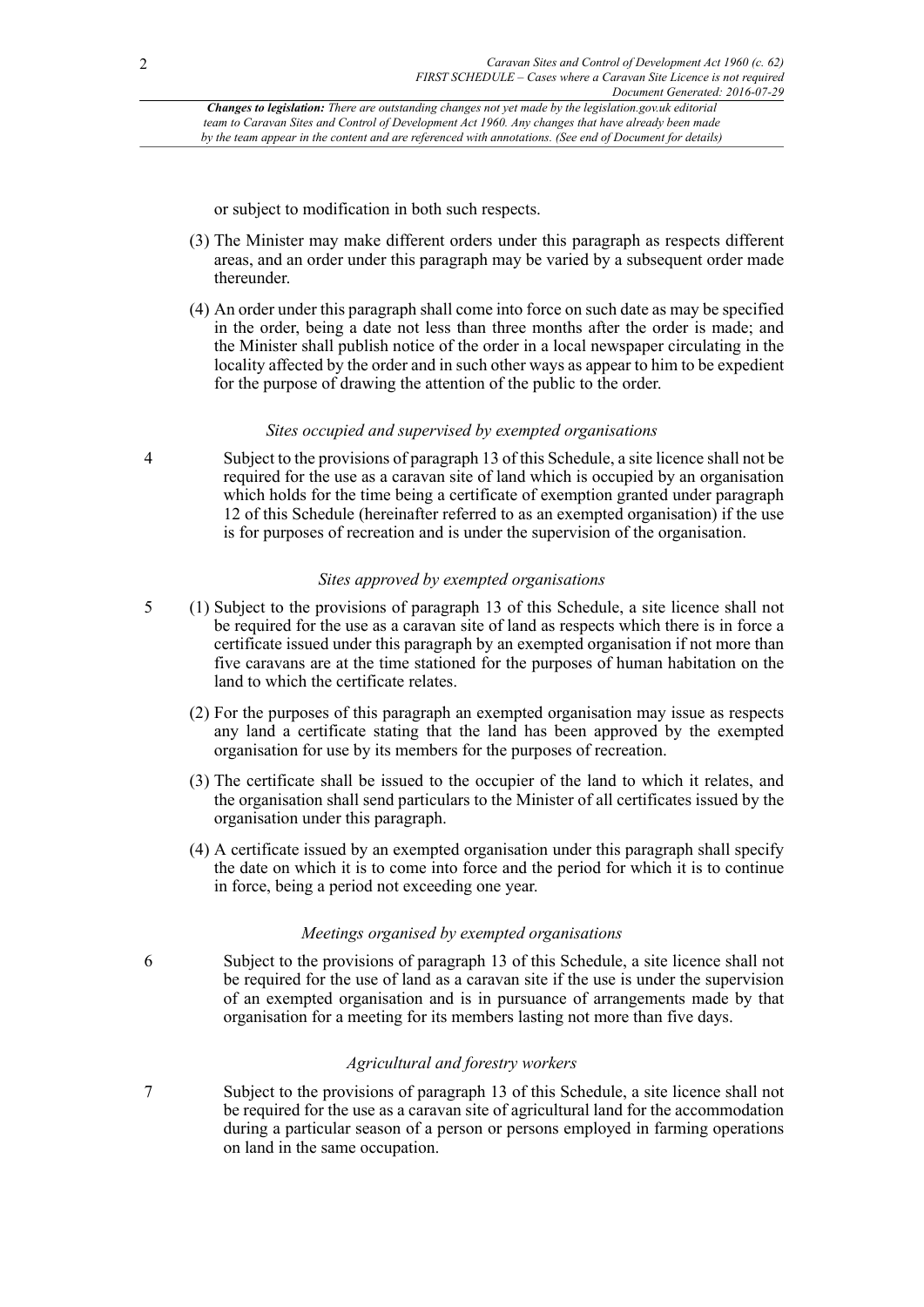8 Subject to the provisions of paragraph 13 of this Schedule, a site licence shall not be required for the use of land as a caravan site for the accommodation during a particular season of a person or persons employed on land in the same occupation, being land used for the purposes of forestry (including afforestation).

### *Building and engineering sites*

9 Subject to the provisions of paragraph 13 of this Schedule, a site licence shall not be required for the use as a caravan site of land which forms part of, or adjoins, land on which building or engineering operations are being carried out (being operations for the carrying out of which permission under Part III of the Act of 1947 has, if required, been granted) if that use is for the accommodation of a person or persons employed in connection with the said operations.

#### <span id="page-2-1"></span>*Travelling showmen*

- 10 (1) Subject to the provisions of paragraph 13 of this Schedule, a site licence shall not be required for the use of land as a caravan site by a travelling showman who is a member of an organisation of travelling showmen which holds for the time being a certificate granted under this paragraph and who is, at the time, travelling for the purposes of his business or who has taken up winter quarters on the land with his equipment for some period **[ [F1](#page-2-0)**falling between the beginning of October in any year and the end of March**][ [F1](#page-2-0)**beginning on or after 20 September in any year and continuing until not later than 16 April**]** in the following year.
	- (2) For the purposes of this paragraph the Minister may grant a certificate to any organisation recognised by him as confining its membership to bona fide travelling showmen; and a certificate so granted may be withdrawn by the Minister at any time.

# **Annotations:**

#### **Amendments (Textual)**

<span id="page-2-0"></span>**[F1](#page-2-1)** Words "beginning on or after 20 September in any year and continuing until not later than 16 April" substituted (S.) for words "falling between the beginning of October in any year and the end of March" by [Local Government and Planning \(Scotland\) Act 1982 \(c. 43, SIF 81:2\),](http://www.legislation.gov.uk/id/ukpga/1982/43) [s. 66\(1\),](http://www.legislation.gov.uk/id/ukpga/1982/43/section/66/1) **[Sch. 3 para. 3](http://www.legislation.gov.uk/id/ukpga/1982/43/schedule/3/paragraph/3)**(*a*)

#### *Sites occupied by licensing authority*

11 A site licence shall not be required for the use as a caravan site of land occupied by the local authority in whose area the land is situated.

### **Annotations:**

### **Modifications etc. (not altering text)**

**C1** [Sch. 1 para. 11](http://www.legislation.gov.uk/id/ukpga/Eliz2/8-9/62/schedule/1/paragraph/11) extended (E.W.) (19.9.1995) by [1995 c. 25,](http://www.legislation.gov.uk/id/ukpga/1995/25) [ss. 70](http://www.legislation.gov.uk/id/ukpga/1995/25/section/70), [125\(2\)](http://www.legislation.gov.uk/id/ukpga/1995/25/section/125/2), **[Sch. 9 para. 4\(b\)](http://www.legislation.gov.uk/id/ukpga/1995/25/schedule/9/paragraph/4/b)** (with [ss.](http://www.legislation.gov.uk/id/ukpga/1995/25/section/7/6) [7\(6\),](http://www.legislation.gov.uk/id/ukpga/1995/25/section/7/6) [115](http://www.legislation.gov.uk/id/ukpga/1995/25/section/115), [117](http://www.legislation.gov.uk/id/ukpga/1995/25/section/117), [Sch. 8 para. 7\)](http://www.legislation.gov.uk/id/ukpga/1995/25/schedule/8/paragraph/7)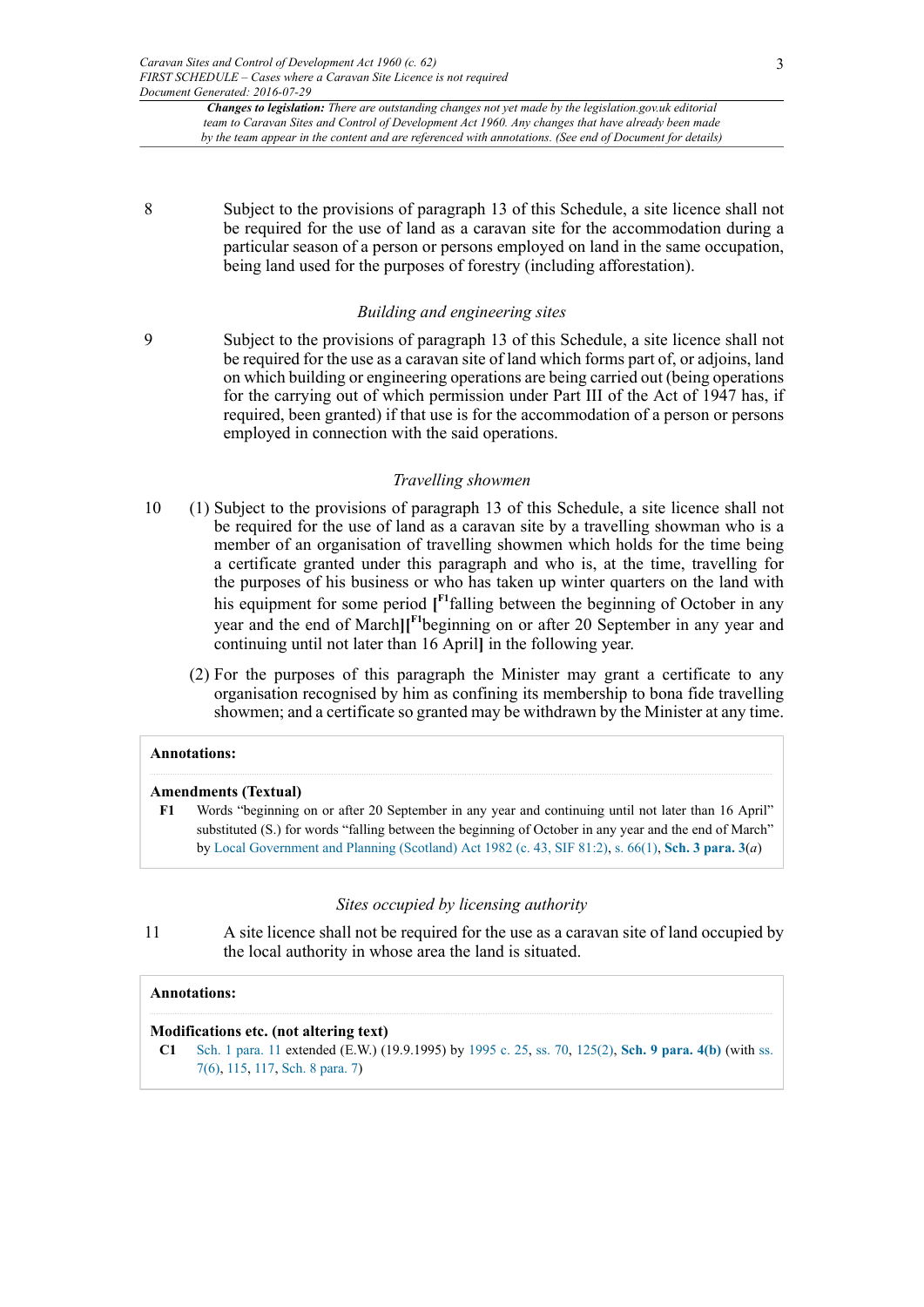# <span id="page-3-1"></span>*[ [F2](#page-3-0) Gipsy sites occupied by county councils or regional councils*

<span id="page-3-4"></span><span id="page-3-0"></span>

| <b>Annotations:</b><br><b>Amendments (Textual)</b> |                                                                                                 |                                    |                                                                                                                                                                                                                                                            |
|----------------------------------------------------|-------------------------------------------------------------------------------------------------|------------------------------------|------------------------------------------------------------------------------------------------------------------------------------------------------------------------------------------------------------------------------------------------------------|
|                                                    |                                                                                                 | F2                                 | Para. 11A inserted by Local Government, Planning and Land Act 1980 (c. 65, SIF 81:1, 2), s. 176                                                                                                                                                            |
|                                                    |                                                                                                 | $\mathbf{I}^{\text{F3}}11\text{A}$ | A site licence shall not be required for the use of land occupied by a county council.<br>or in Scotland by a regional council, as a caravan site providing accommodation<br>for $\int^{\mathbb{F}^4}$ persons to whom section 24(8A) of this Act applies. |
| <b>Annotations:</b>                                |                                                                                                 |                                    |                                                                                                                                                                                                                                                            |
|                                                    | <b>Amendments (Textual)</b>                                                                     |                                    |                                                                                                                                                                                                                                                            |
| F3                                                 | Para. 11A inserted by Local Government, Planning and Land Act 1980 (c. 65, SIF 81:1, 2), s. 176 |                                    |                                                                                                                                                                                                                                                            |

<span id="page-3-5"></span><span id="page-3-3"></span><span id="page-3-2"></span>**[F4](#page-3-5)** Words substituted (S.) by virtue of [Local Government and Planning \(Scotland\) Act 1982 \(c.43, SIF 81:2\)](http://www.legislation.gov.uk/id/ukpga/1982/43), [s.66\(1\),](http://www.legislation.gov.uk/id/ukpga/1982/43/section/66/1) **[Sch. 3 para. 3](http://www.legislation.gov.uk/id/ukpga/1982/43/schedule/3/paragraph/3)**(*b*)

# *Certification of exempted organisations*

- 12 (1) For the purposes of paragraphs 4, 5 and 6 of this Schedule the Minister may grant a certificate of exemption to any organisation as to which he is satisfied that it objects include the encouragement or promotion of recreational activities.
	- (2) A certificate granted under this paragraph may be withdrawn by the Minister at any time.

# *Power to withdraw certain exemptions*

- 13 (1) The Minister may on the application of a local authority by order provide that, in relation to such land situated in their area as may be specified in the order, this Schedule shall have effect as if paragraphs 2 to 10, or such one or more of those paragraphs as may be so specified, were omitted from this Schedule.
	- (2) An order under this paragraph—
		- (a) shall come into force on such date as may be specified therein, and
		- (b) may, on the application of the local authority on whose application it was made, be varied or revoked by a subsequent order made thereunder,

and, except in the case of an order the sole effect of which is to revoke in whole or part a previous order, the local authority shall, not less than three months before the order comes into force, cause a notice setting out the effect of the order and the date on which it comes into force to be published in the London Gazette or, if the land is in Scotland, in the Edinburgh Gazette and in a local newspaper circulating in the locality in which the land to which the order relates is situated.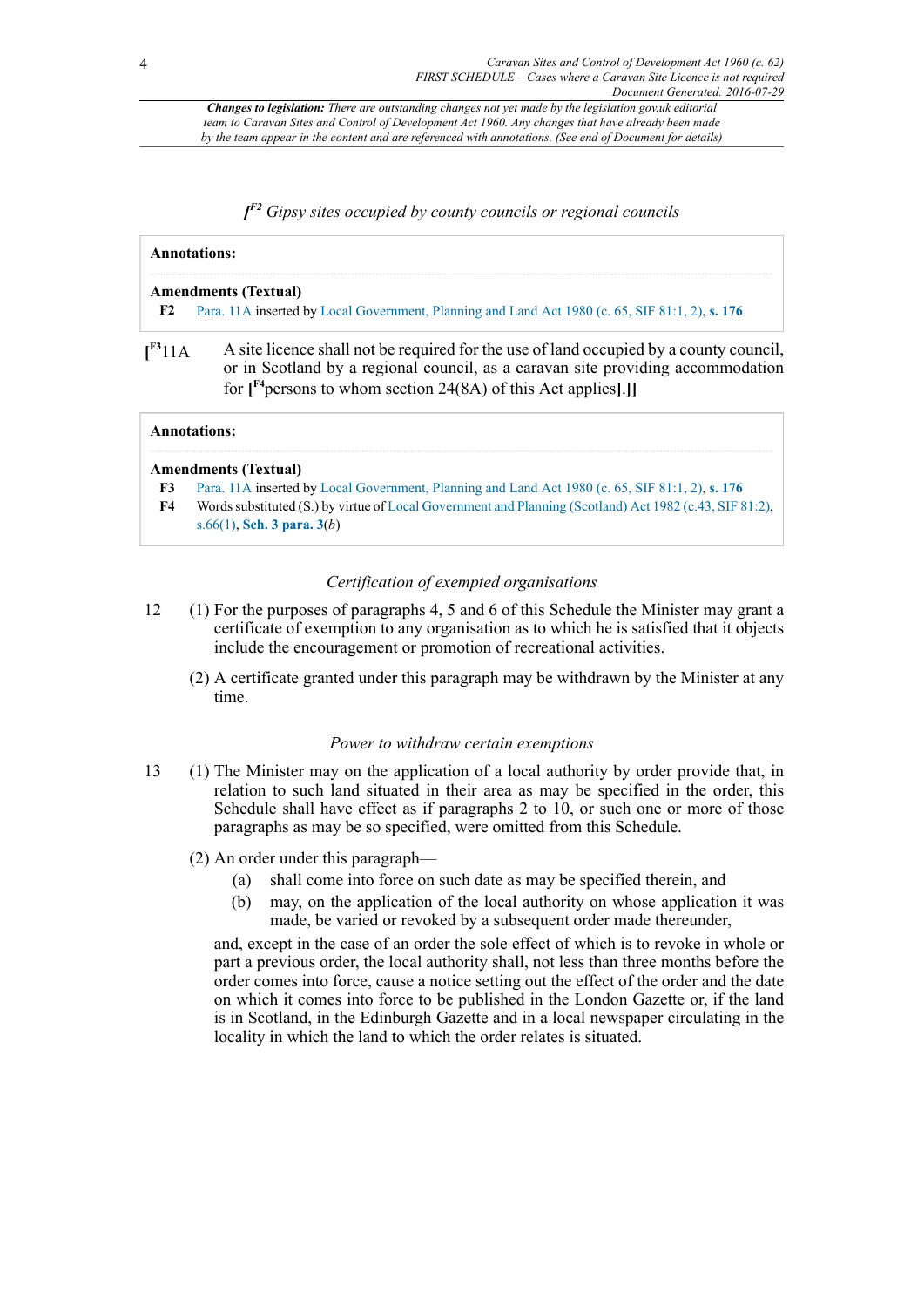# **Changes to legislation:**

There are outstanding changes not yet made by the legislation.gov.uk editorial team to Caravan Sites and Control of Development Act 1960. Any changes that have already been made by the team appear in the content and are referenced with annotations.

#### **Changes and effects yet to be applied to :**

– Sch. 1 para. 11A repealed by [2006 asp 1](http://www.legislation.gov.uk/id/asp/2006/1) [Sch. 7](http://www.legislation.gov.uk/id/asp/2006/1/schedule/7)

**Changes and effects yet to be applied to the whole Act associated Parts and Chapters:** Whole provisions yet to be inserted into this Act (including any effects on those provisions):

- Pt. 1A excluded by [2014 asp 14](http://www.legislation.gov.uk/id/asp/2014/14) [s. 83\(3\)](http://www.legislation.gov.uk/id/asp/2014/14/section/83/3)
- Pt. 1A inserted by [2014 asp 14](http://www.legislation.gov.uk/id/asp/2014/14) [s. 63\(2\)](http://www.legislation.gov.uk/id/asp/2014/14/section/63/2)
- s.  $1(1A)$  inserted by [2013 anaw 6](http://www.legislation.gov.uk/id/anaw/2013/6) [Sch. 4](http://www.legislation.gov.uk/id/anaw/2013/6/schedule/4) para.  $1(2)$  (This amendment is to be treated as not having effect until  $1.10.2014$  by virtue of S.I. 2014/11, art. 3(2))
- s. 1(2)(a) (b) inserted by [2013 c. 14](http://www.legislation.gov.uk/id/ukpga/2013/14) [s. 13\(1\)](http://www.legislation.gov.uk/id/ukpga/2013/14/section/13/1)
- s. 3(2A) inserted by [2013 c. 14](http://www.legislation.gov.uk/id/ukpga/2013/14) [s. 1\(2\)\(a\)](http://www.legislation.gov.uk/id/ukpga/2013/14/section/1/2/a)
- s. 3(2A) savings for effects of 2013 c. 14 s. 1(2)(a) by [S.I. 2014/816](http://www.legislation.gov.uk/id/uksi/2014/816) [art. 4](http://www.legislation.gov.uk/id/uksi/2014/816/article/4)
- s. 3(5A)-(5F) inserted by [2013 c. 14](http://www.legislation.gov.uk/id/ukpga/2013/14) [s. 2\(2\)](http://www.legislation.gov.uk/id/ukpga/2013/14/section/2/2)
- s. 3(5A)-(5F) savings for effects of 2013 c. 14 s. 2(2) by [S.I. 2014/816](http://www.legislation.gov.uk/id/uksi/2014/816) [art. 4](http://www.legislation.gov.uk/id/uksi/2014/816/article/4)
- s. 3(5C)(a) words substituted by [S.I. 2014/1900](http://www.legislation.gov.uk/id/uksi/2014/1900) [Sch. 1](http://www.legislation.gov.uk/id/uksi/2014/1900/schedule/1) [para. 2](http://www.legislation.gov.uk/id/uksi/2014/1900/schedule/1/paragraph/2)
- s. 3(7) (8) inserted by [2013 c. 14](http://www.legislation.gov.uk/id/ukpga/2013/14) [s. 1\(2\)\(b\)](http://www.legislation.gov.uk/id/ukpga/2013/14/section/1/2/b)
- s. 3(7)(8) savings for effects of 2013 c. 14 s. 1(2)(b) by [S.I. 2014/816](http://www.legislation.gov.uk/id/uksi/2014/816) [art. 4](http://www.legislation.gov.uk/id/uksi/2014/816/article/4)
- s. 5(2A) inserted by [S.S.I. 2006/475](http://www.legislation.gov.uk/id/ssi/2006/475) [Sch. 1](http://www.legislation.gov.uk/id/ssi/2006/475/schedule/1) [para. 3\(2\)\(a\)](http://www.legislation.gov.uk/id/ssi/2006/475/schedule/1/paragraph/3/2/a)
- s. 5(2A) inserted by [S.I. 2005/1541](http://www.legislation.gov.uk/id/uksi/2005/1541) [Sch. 2](http://www.legislation.gov.uk/id/uksi/2005/1541/schedule/2) [para. 5\(2\)\(a\)](http://www.legislation.gov.uk/id/uksi/2005/1541/schedule/2/paragraph/5/2/a)
- s. 5(3C) inserted by [S.I. 2005/1541](http://www.legislation.gov.uk/id/uksi/2005/1541) [Sch. 2](http://www.legislation.gov.uk/id/uksi/2005/1541/schedule/2) [para. 5\(2\)\(b\)](http://www.legislation.gov.uk/id/uksi/2005/1541/schedule/2/paragraph/5/2/b)
- s. 5(6A) inserted by [S.S.I. 2006/475](http://www.legislation.gov.uk/id/ssi/2006/475) [Sch. 1](http://www.legislation.gov.uk/id/ssi/2006/475/schedule/1) [para. 3\(2\)\(b\)](http://www.legislation.gov.uk/id/ssi/2006/475/schedule/1/paragraph/3/2/b)
- s. 5(6A) inserted by [S.I. 2005/1541](http://www.legislation.gov.uk/id/uksi/2005/1541) [Sch. 2](http://www.legislation.gov.uk/id/uksi/2005/1541/schedule/2) [para. 5\(2\)\(c\)](http://www.legislation.gov.uk/id/uksi/2005/1541/schedule/2/paragraph/5/2/c)
- s. 5A inserted by [2013 c. 14](http://www.legislation.gov.uk/id/ukpga/2013/14) [s. 1\(3\)](http://www.legislation.gov.uk/id/ukpga/2013/14/section/1/3)
- s. 5A(3) words substituted by [S.I. 2014/1900](http://www.legislation.gov.uk/id/uksi/2014/1900) [Sch. 1](http://www.legislation.gov.uk/id/uksi/2014/1900/schedule/1) [para. 3\(a\)](http://www.legislation.gov.uk/id/uksi/2014/1900/schedule/1/paragraph/3/a)
- s. 5A(4) words substituted by [S.I. 2014/1900](http://www.legislation.gov.uk/id/uksi/2014/1900) [Sch. 1](http://www.legislation.gov.uk/id/uksi/2014/1900/schedule/1) [para. 3\(b\)](http://www.legislation.gov.uk/id/uksi/2014/1900/schedule/1/paragraph/3/b)
- s. 7(1A) inserted by [2013 c. 14](http://www.legislation.gov.uk/id/ukpga/2013/14) [s. 3\(2\)\(b\)](http://www.legislation.gov.uk/id/ukpga/2013/14/section/3/2/b)
- s. 7(1A) savings for effects of 2013 c. 14 s. 3(2)(b) by [S.I. 2014/816](http://www.legislation.gov.uk/id/uksi/2014/816) [art. 5](http://www.legislation.gov.uk/id/uksi/2014/816/article/5)
- s.  $7(1A)$  words substituted by [S.I. 2014/1900](http://www.legislation.gov.uk/id/uksi/2014/1900) [Sch. 1](http://www.legislation.gov.uk/id/uksi/2014/1900/schedule/1) [para. 4\(b\)](http://www.legislation.gov.uk/id/uksi/2014/1900/schedule/1/paragraph/4/b)
- s. 8(1A) inserted by [S.S.I. 2006/475](http://www.legislation.gov.uk/id/ssi/2006/475) [Sch. 1](http://www.legislation.gov.uk/id/ssi/2006/475/schedule/1) [para. 3\(3\)](http://www.legislation.gov.uk/id/ssi/2006/475/schedule/1/paragraph/3/3)
- s. 8(1A) inserted by [S.I. 2005/1541](http://www.legislation.gov.uk/id/uksi/2005/1541) [Sch. 2](http://www.legislation.gov.uk/id/uksi/2005/1541/schedule/2) [para. 5\(3\)\(a\)](http://www.legislation.gov.uk/id/uksi/2005/1541/schedule/2/paragraph/5/3/a)
- s. 8(1B) inserted by [2013 c. 14](http://www.legislation.gov.uk/id/ukpga/2013/14) [s. 1\(4\)](http://www.legislation.gov.uk/id/ukpga/2013/14/section/1/4)
- s. 8(1B) savings for effects of 2013 c. 14 s. 1(4) by [S.I. 2014/816](http://www.legislation.gov.uk/id/uksi/2014/816) [art. 4](http://www.legislation.gov.uk/id/uksi/2014/816/article/4)
- s. 8(5A) inserted by [S.I. 2005/1541](http://www.legislation.gov.uk/id/uksi/2005/1541) [Sch. 2](http://www.legislation.gov.uk/id/uksi/2005/1541/schedule/2) [para. 5\(3\)\(b\)](http://www.legislation.gov.uk/id/uksi/2005/1541/schedule/2/paragraph/5/3/b)
- s. 9A-9C inserted by [2013 c. 14](http://www.legislation.gov.uk/id/ukpga/2013/14) [s. 4\(2\)](http://www.legislation.gov.uk/id/ukpga/2013/14/section/4/2)
- s. 9A(3) words substituted by [S.I. 2014/1900](http://www.legislation.gov.uk/id/uksi/2014/1900) [Sch. 1](http://www.legislation.gov.uk/id/uksi/2014/1900/schedule/1) [para. 6](http://www.legislation.gov.uk/id/uksi/2014/1900/schedule/1/paragraph/6)
- s. 9D-9F inserted by [2013 c. 14](http://www.legislation.gov.uk/id/ukpga/2013/14) [s. 5\(1\)](http://www.legislation.gov.uk/id/ukpga/2013/14/section/5/1)
- s. 9E(9) words substituted by [S.I. 2014/1900](http://www.legislation.gov.uk/id/uksi/2014/1900) [Sch. 1](http://www.legislation.gov.uk/id/uksi/2014/1900/schedule/1) [para. 7](http://www.legislation.gov.uk/id/uksi/2014/1900/schedule/1/paragraph/7)
- s. 9F(7) words substituted by [S.I. 2014/1900](http://www.legislation.gov.uk/id/uksi/2014/1900) [Sch. 1](http://www.legislation.gov.uk/id/uksi/2014/1900/schedule/1) [para. 8](http://www.legislation.gov.uk/id/uksi/2014/1900/schedule/1/paragraph/8)
- s. 9G-9I inserted by [2013 c. 14](http://www.legislation.gov.uk/id/ukpga/2013/14) [s. 6\(1\)](http://www.legislation.gov.uk/id/ukpga/2013/14/section/6/1)
- s. 9G(3) words substituted by [S.I. 2014/1900](http://www.legislation.gov.uk/id/uksi/2014/1900) [Sch. 1](http://www.legislation.gov.uk/id/uksi/2014/1900/schedule/1) [para. 9](http://www.legislation.gov.uk/id/uksi/2014/1900/schedule/1/paragraph/9)
- s. 10(1A) inserted by [2013 c. 14](http://www.legislation.gov.uk/id/ukpga/2013/14) [s. 1\(5\)](http://www.legislation.gov.uk/id/ukpga/2013/14/section/1/5)
- s. 10(1A) savings for effects of 2013 c. 14 s. 1(5) by [S.I. 2014/816](http://www.legislation.gov.uk/id/uksi/2014/816) [art. 4](http://www.legislation.gov.uk/id/uksi/2014/816/article/4)
- s. 10(1B)-(1F) inserted by [2013 c. 14](http://www.legislation.gov.uk/id/ukpga/2013/14) [s. 2\(3\)](http://www.legislation.gov.uk/id/ukpga/2013/14/section/2/3)
- s. 10(1B)-(1F) savings for effects of 2013 c. 14 s. 2(3) by [S.I. 2014/816](http://www.legislation.gov.uk/id/uksi/2014/816) [art. 4](http://www.legislation.gov.uk/id/uksi/2014/816/article/4)
- s. 10(1E)(a) words substituted by [S.I. 2014/1900](http://www.legislation.gov.uk/id/uksi/2014/1900) [Sch. 1](http://www.legislation.gov.uk/id/uksi/2014/1900/schedule/1) [para. 10](http://www.legislation.gov.uk/id/uksi/2014/1900/schedule/1/paragraph/10)
- s. 10A inserted by [2013 c. 14](http://www.legislation.gov.uk/id/ukpga/2013/14) [s. 1\(6\)](http://www.legislation.gov.uk/id/ukpga/2013/14/section/1/6)
- s. 12A-12E and cross-heading inserted by [2013 c. 14](http://www.legislation.gov.uk/id/ukpga/2013/14) [s. 8](http://www.legislation.gov.uk/id/ukpga/2013/14/section/8)
- s. 12A(2) amendment to earlier affecting provision 2013 c. 14 s. 8 by [S.I. 2014/1900](http://www.legislation.gov.uk/id/uksi/2014/1900) [Sch. 1](http://www.legislation.gov.uk/id/uksi/2014/1900/schedule/1) [para. 17\(a\)](http://www.legislation.gov.uk/id/uksi/2014/1900/schedule/1/paragraph/17/a)